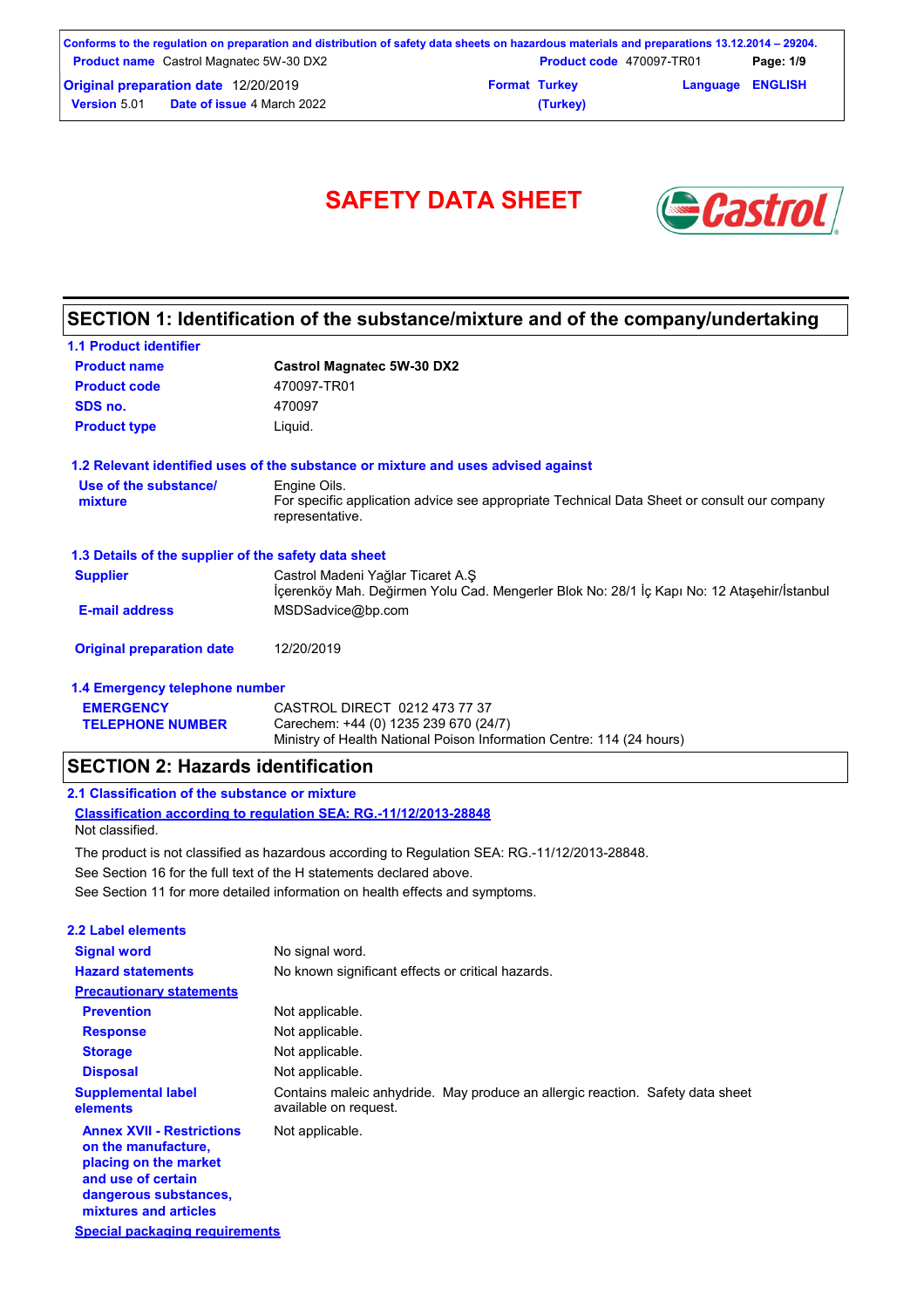|                     | Conforms to the regulation on preparation and distribution of safety data sheets on hazardous materials and preparations 13.12.2014 – 29204. |                      |                                 |                         |           |
|---------------------|----------------------------------------------------------------------------------------------------------------------------------------------|----------------------|---------------------------------|-------------------------|-----------|
|                     | <b>Product name</b> Castrol Magnatec 5W-30 DX2                                                                                               |                      | <b>Product code</b> 470097-TR01 |                         | Page: 2/9 |
|                     | <b>Original preparation date 12/20/2019</b>                                                                                                  | <b>Format Turkey</b> |                                 | <b>Language ENGLISH</b> |           |
| <b>Version 5.01</b> | <b>Date of issue 4 March 2022</b>                                                                                                            |                      | (Turkey)                        |                         |           |

|                                                                      | <b>SECTION 2: Hazards identification</b> |  |
|----------------------------------------------------------------------|------------------------------------------|--|
| <b>Containers to be fitted</b><br>with child-resistant<br>fastenings | Not applicable.                          |  |
| <b>Tactile warning of danger</b>                                     | Not applicable.                          |  |

**2.3 Other hazards**

| <b>Product meets the criteria</b>                      | This mixture does not contain any substances that are assessed to be a PBT or a                                                                                                                                          |
|--------------------------------------------------------|--------------------------------------------------------------------------------------------------------------------------------------------------------------------------------------------------------------------------|
| for PBT or vPvB                                        | vPvB.                                                                                                                                                                                                                    |
| Other hazards which do<br>not result in classification | Defatting to the skin.<br>USED ENGINE OILS<br>Used engine oil may contain hazardous components which have the potential to<br>cause skin cancer.<br>See Toxicological Information, section 11 of this Safety Data Sheet. |

### **SECTION 3: Composition/information on ingredients**

| <b>3.2 Mixtures</b><br>Mixture                                                         |            |           |                                                                                                                                                                                      |             |
|----------------------------------------------------------------------------------------|------------|-----------|--------------------------------------------------------------------------------------------------------------------------------------------------------------------------------------|-------------|
| Highly refined base oil (IP 346 DMSO extract < 3%). Proprietary performance additives. |            |           |                                                                                                                                                                                      |             |
| <b>Product/ingredient name</b>                                                         | CAS no.    | %         | SEA: RG.-11/12/2013-28848                                                                                                                                                            | <b>Type</b> |
| Distillates (petroleum), hydrotreated heavy<br>paraffinic                              | 64742-54-7 | ≥50 - ≤75 | Not classified.                                                                                                                                                                      | $[2]$       |
| Distillates (petroleum), hydrotreated heavy<br>paraffinic                              | 64742-54-7 | ≥25 - ≤50 | Asp. Tox. 1, H304                                                                                                                                                                    | [1] [2]     |
| Benzene, ethenyl-, polymer with<br>1,3-butadiene, hydrogenated                         | 66070-58-4 | ≤3        | Aquatic Chronic 4, H413                                                                                                                                                              | $[1]$       |
| maleic anhydride                                                                       | 108-31-6   | < 0.001   | Acute Tox. 4, H302<br>Skin Corr. 1B, H314<br>Eye Dam. 1, H318<br>Resp. Sens. 1, H334<br>Skin Sens. 1A, H317<br>STOT RE 1, H372 (respiratory<br>system) (inhalation)<br><b>FUH071</b> | [1] [2]     |

**See Section 16 for the full text of the H statements declared above.**

**There are no additional ingredients present which, within the current knowledge of the supplier and in the concentrations applicable, are classified as hazardous to health or the environment and hence require reporting in this section.**

**Type** 

[1] Substance classified with a health or environmental hazard

[2] Substance with a workplace exposure limit

[3] Substance meets the criteria for PBT

[4] Substance meets the criteria for vPvB

[5] Additional disclosure due to company policy

Occupational exposure limits, if available, are listed in Section 8.

### **SECTION 4: First aid measures**

### **4.1 Description of first aid measures**

| <b>Inhalation</b>                 | If inhaled, remove to fresh air. In case of inhalation of decomposition products in a<br>fire, symptoms may be delayed. The exposed person may need to be kept under<br>medical surveillance for 48 hours. Get medical attention if symptoms occur. |
|-----------------------------------|-----------------------------------------------------------------------------------------------------------------------------------------------------------------------------------------------------------------------------------------------------|
| <b>Ingestion</b>                  | Do not induce vomiting unless directed to do so by medical personnel. Get medical<br>attention if symptoms occur.                                                                                                                                   |
| <b>Skin contact</b>               | Wash skin thoroughly with soap and water or use recognised skin cleanser.<br>Remove contaminated clothing and shoes. Wash clothing before reuse. Clean<br>shoes thoroughly before reuse. Get medical attention if symptoms occur.                   |
| Eye contact                       | In case of contact, immediately flush eyes with plenty of water for at least 15<br>minutes. Eyelids should be held away from the eyeball to ensure thorough rinsing.<br>Check for and remove any contact lenses. Get medical attention.             |
| <b>Protection of first-aiders</b> | No action shall be taken involving any personal risk or without suitable training.                                                                                                                                                                  |

### **4.2 Most important symptoms and effects, both acute and delayed**

See Section 11 for more detailed information on health effects and symptoms.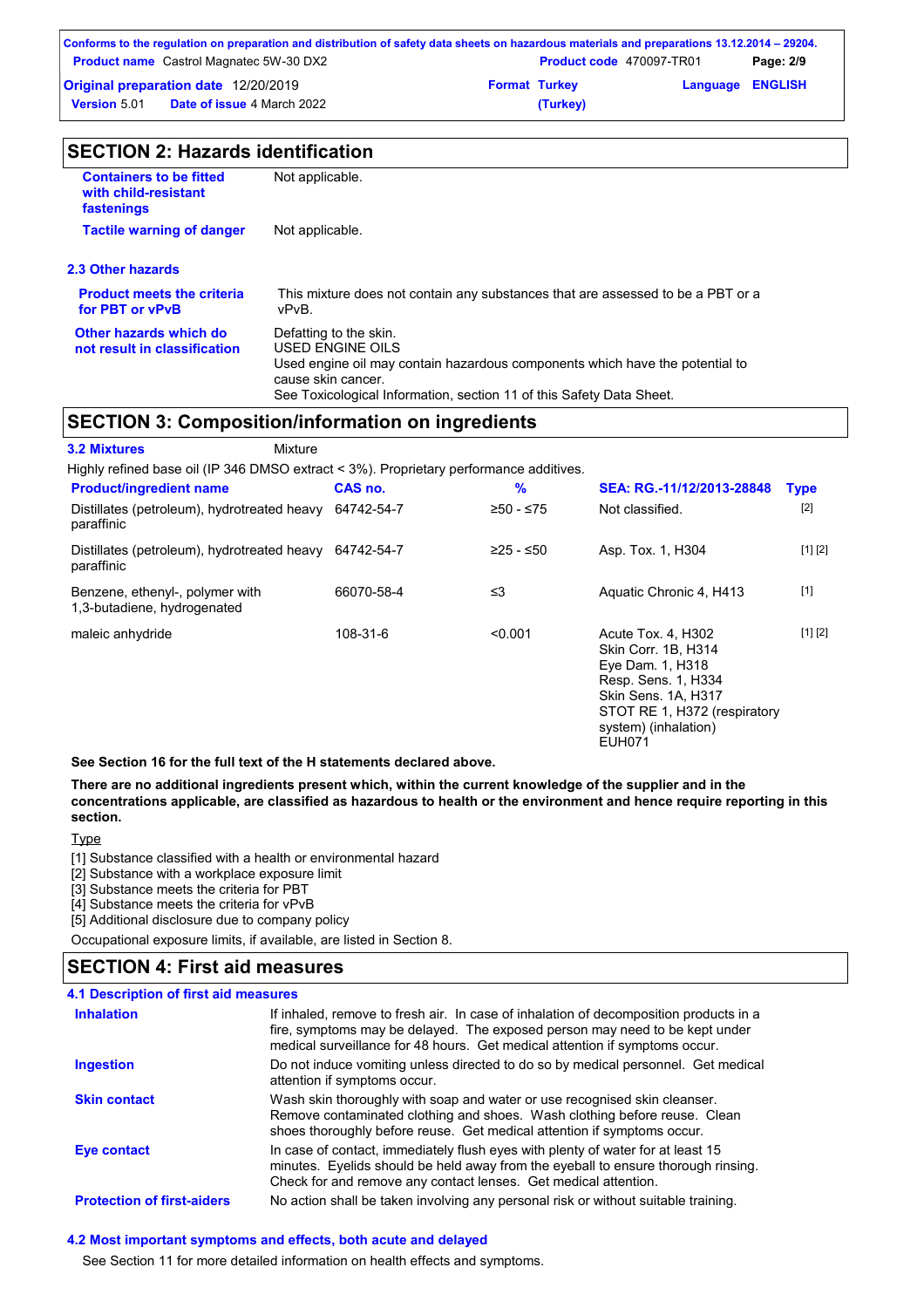| Conforms to the regulation on preparation and distribution of safety data sheets on hazardous materials and preparations 13.12.2014 – 29204.<br><b>Product name</b> Castrol Magnatec 5W-30 DX2 |  | <b>Product code</b> 470097-TR01 |                         | Page: 3/9 |
|------------------------------------------------------------------------------------------------------------------------------------------------------------------------------------------------|--|---------------------------------|-------------------------|-----------|
| <b>Original preparation date</b> 12/20/2019                                                                                                                                                    |  | <b>Format Turkey</b>            | <b>Language ENGLISH</b> |           |
| <b>Version 5.01</b><br><b>Date of issue 4 March 2022</b>                                                                                                                                       |  | (Turkey)                        |                         |           |

| <b>SECTION 4: First aid measures</b>                      |                                                                                                                                                                                                                                                                                                           |  |  |  |
|-----------------------------------------------------------|-----------------------------------------------------------------------------------------------------------------------------------------------------------------------------------------------------------------------------------------------------------------------------------------------------------|--|--|--|
|                                                           | 4.3 Indication of any immediate medical attention and special treatment needed                                                                                                                                                                                                                            |  |  |  |
| <b>Notes to physician</b>                                 | Treatment should in general be symptomatic and directed to relieving any effects.<br>In case of inhalation of decomposition products in a fire, symptoms may be delayed.<br>The exposed person may need to be kept under medical surveillance for 48 hours.                                               |  |  |  |
| <b>SECTION 5: Firefighting measures</b>                   |                                                                                                                                                                                                                                                                                                           |  |  |  |
| <b>5.1 Extinguishing media</b>                            |                                                                                                                                                                                                                                                                                                           |  |  |  |
| <b>Suitable extinguishing</b><br>media                    | In case of fire, use foam, dry chemical or carbon dioxide extinguisher or spray.                                                                                                                                                                                                                          |  |  |  |
| <b>Unsuitable extinguishing</b><br>media                  | Do not use water jet.                                                                                                                                                                                                                                                                                     |  |  |  |
| 5.2 Special hazards arising from the substance or mixture |                                                                                                                                                                                                                                                                                                           |  |  |  |
| <b>Hazards from the</b><br>substance or mixture           | In a fire or if heated, a pressure increase will occur and the container may burst.                                                                                                                                                                                                                       |  |  |  |
| <b>Hazardous combustion</b><br>products                   | Combustion products may include the following:<br>carbon oxides (CO, CO <sub>2</sub> ) (carbon monoxide, carbon dioxide)<br>nitrogen oxides (NO, NO <sub>2</sub> etc.)                                                                                                                                    |  |  |  |
| <b>5.3 Advice for firefighters</b>                        |                                                                                                                                                                                                                                                                                                           |  |  |  |
| <b>Special precautions for</b><br>fire-fighters           | No action shall be taken involving any personal risk or without suitable training. Promptly<br>isolate the scene by removing all persons from the vicinity of the incident if there is a fire.                                                                                                            |  |  |  |
| <b>Special protective</b><br>equipment for fire-fighters  | Fire-fighters should wear positive pressure self-contained breathing apparatus (SCBA) and full<br>turnout gear. Clothing for fire-fighters (including helmets, protective boots and gloves)<br>conforming to European standard EN 469 will provide a basic level of protection for chemical<br>incidents. |  |  |  |

# **SECTION 6: Accidental release measures**

|                                           | 6.1 Personal precautions, protective equipment and emergency procedures                                                                                                                                                                                                                                                                                                                        |
|-------------------------------------------|------------------------------------------------------------------------------------------------------------------------------------------------------------------------------------------------------------------------------------------------------------------------------------------------------------------------------------------------------------------------------------------------|
| For non-emergency<br>personnel            | No action shall be taken involving any personal risk or without suitable training. Evacuate<br>surrounding areas. Keep unnecessary and unprotected personnel from entering. Do not touch<br>or walk through spilt material. Put on appropriate personal protective equipment. Floors may<br>be slippery; use care to avoid falling.                                                            |
| For emergency responders                  | If specialised clothing is required to deal with the spillage, take note of any information in<br>Section 8 on suitable and unsuitable materials. See also the information in "For non-<br>emergency personnel".                                                                                                                                                                               |
| <b>6.2 Environmental</b><br>precautions   | Avoid dispersal of spilt material and runoff and contact with soil, waterways, drains and sewers.<br>Inform the relevant authorities if the product has caused environmental pollution (sewers,<br>waterways, soil or air).                                                                                                                                                                    |
|                                           | 6.3 Methods and material for containment and cleaning up                                                                                                                                                                                                                                                                                                                                       |
| <b>Small spill</b>                        | Stop leak if without risk. Move containers from spill area. Absorb with an inert material and<br>place in an appropriate waste disposal container. Dispose of via a licensed waste disposal<br>contractor.                                                                                                                                                                                     |
| <b>Large spill</b>                        | Stop leak if without risk. Move containers from spill area. Prevent entry into sewers, water<br>courses, basements or confined areas. Contain and collect spillage with non-combustible,<br>absorbent material e.g. sand, earth, vermiculite or diatomaceous earth and place in container<br>for disposal according to local regulations. Dispose of via a licensed waste disposal contractor. |
| 6.4 Reference to other<br><b>sections</b> | See Section 1 for emergency contact information.<br>See Section 5 for firefighting measures.<br>See Section 8 for information on appropriate personal protective equipment.<br>See Section 12 for environmental precautions.<br>See Section 13 for additional waste treatment information.                                                                                                     |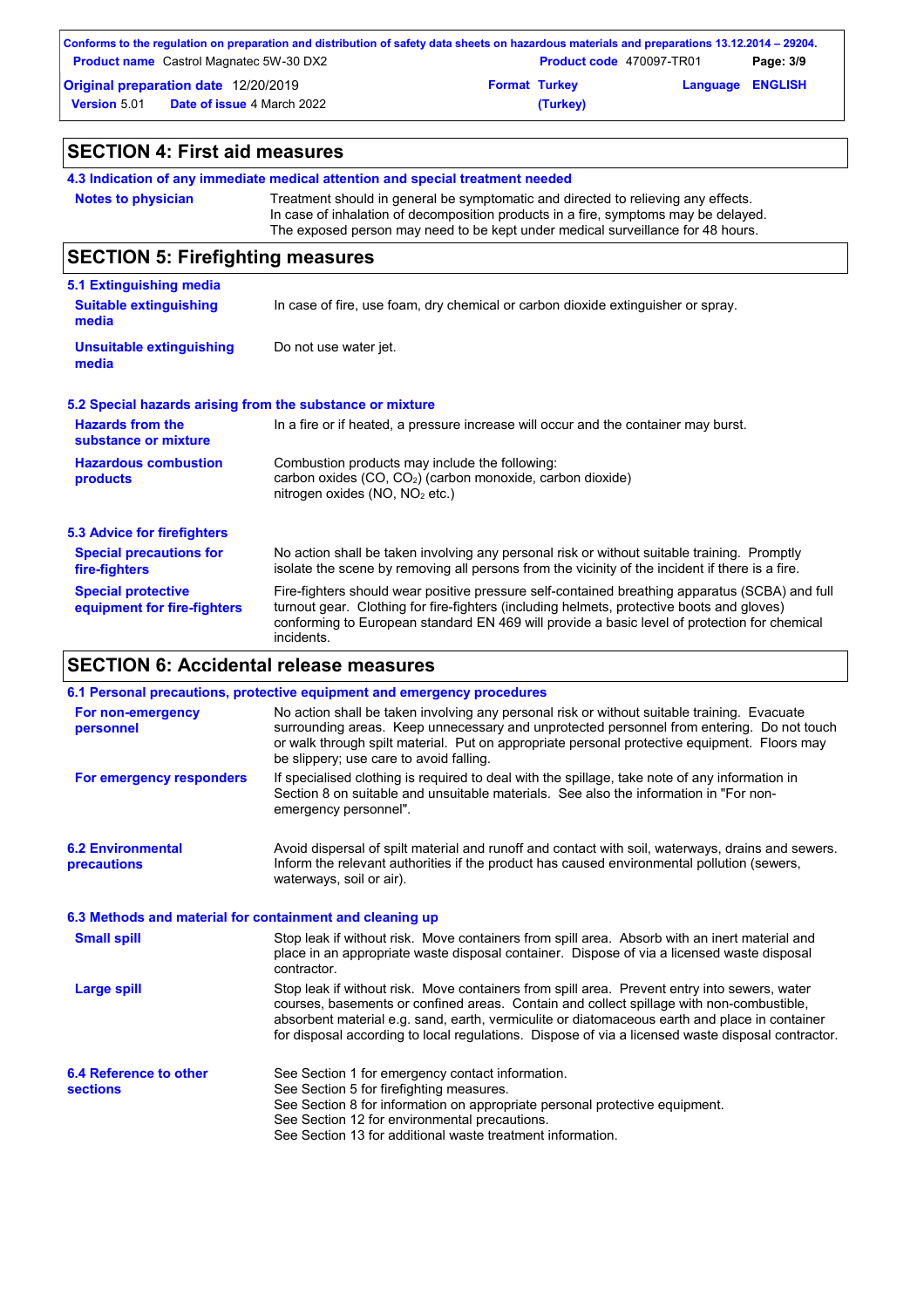|                     | Conforms to the regulation on preparation and distribution of safety data sheets on hazardous materials and preparations 13.12.2014 – 29204. |                      |                                 |                         |           |
|---------------------|----------------------------------------------------------------------------------------------------------------------------------------------|----------------------|---------------------------------|-------------------------|-----------|
|                     | <b>Product name</b> Castrol Magnatec 5W-30 DX2                                                                                               |                      | <b>Product code</b> 470097-TR01 |                         | Page: 4/9 |
|                     | Original preparation date 12/20/2019                                                                                                         | <b>Format Turkey</b> |                                 | <b>Language ENGLISH</b> |           |
| <b>Version 5.01</b> | <b>Date of issue 4 March 2022</b>                                                                                                            |                      | (Turkey)                        |                         |           |

# **SECTION 7: Handling and storage**

| 7.1 Precautions for safe handling                                                    |                                                                                                                                                                                                                                                                                                                                                                                                                                                                                                                                                                                             |
|--------------------------------------------------------------------------------------|---------------------------------------------------------------------------------------------------------------------------------------------------------------------------------------------------------------------------------------------------------------------------------------------------------------------------------------------------------------------------------------------------------------------------------------------------------------------------------------------------------------------------------------------------------------------------------------------|
| <b>Protective measures</b>                                                           | Put on appropriate personal protective equipment (see Section 8).                                                                                                                                                                                                                                                                                                                                                                                                                                                                                                                           |
| <b>Advice on general</b><br>occupational hygiene                                     | Eating, drinking and smoking should be prohibited in areas where this material is handled,<br>stored and processed. Wash thoroughly after handling. Remove contaminated clothing and<br>protective equipment before entering eating areas. See also Section 8 for additional<br>information on hygiene measures.                                                                                                                                                                                                                                                                            |
| <b>7.2 Conditions for safe</b><br>storage, including any<br><i>incompatibilities</i> | Store in accordance with local regulations. Store in original container protected from direct<br>sunlight in a dry, cool and well-ventilated area, away from incompatible materials (see Section<br>10) and food and drink. Keep container tightly closed and sealed until ready for use. Store and<br>use only in equipment/containers designed for use with this product. Containers that have<br>been opened must be carefully resealed and kept upright to prevent leakage. Do not store in<br>unlabelled containers. Use appropriate containment to avoid environmental contamination. |
| <b>Not suitable</b>                                                                  | Prolonged exposure to elevated temperature                                                                                                                                                                                                                                                                                                                                                                                                                                                                                                                                                  |
| 7.3 Specific end use(s)                                                              |                                                                                                                                                                                                                                                                                                                                                                                                                                                                                                                                                                                             |
| <b>Recommendations</b>                                                               | Not available.                                                                                                                                                                                                                                                                                                                                                                                                                                                                                                                                                                              |

### **SECTION 8: Exposure controls/personal protection**

### **8.1 Control parameters**

### **Occupational exposure limits**

| Distillates (petroleum), hydrotreated heavy paraffinic   ACGIH TLV (United States). | TWA: 5 mg/m <sup>3</sup> 8 hours. Issued/Revised: 11/2009 Form: Inhalable<br>fraction                                                                                    |
|-------------------------------------------------------------------------------------|--------------------------------------------------------------------------------------------------------------------------------------------------------------------------|
| Distillates (petroleum), hydrotreated heavy paraffinic   ACGIH TLV (United States). | TWA: 5 mg/m <sup>3</sup> 8 hours. Issued/Revised: 11/2009 Form: Inhalable<br>fraction                                                                                    |
| maleic anhydride                                                                    | ACGIH TLV (United States). Skin sensitiser. Inhalation sensitiser.<br>TWA: 0.01 mg/m <sup>3</sup> 8 hours. Issued/Revised: 12/2010 Form: Inhalable<br>fraction and vapor |

Whilst specific OELs for certain components may be shown in this section, other components may be present in any mist, vapour or dust produced. Therefore, the specific OELs may not be applicable to the product as a whole and are provided for guidance only.

| <b>Recommended monitoring</b><br>procedures | If this product contains ingredients with exposure limits, personal, workplace atmosphere or<br>biological monitoring may be required to determine the effectiveness of the ventilation or other<br>control measures and/or the necessity to use respiratory protective equipment. Reference<br>should be made to monitoring standards, such as the following: European Standard EN 689<br>(Workplace atmospheres - Guidance for the assessment of exposure by inhalation to chemical<br>agents for comparison with limit values and measurement strategy) European Standard EN<br>14042 (Workplace atmospheres - Guide for the application and use of procedures for the<br>assessment of exposure to chemical and biological agents) European Standard EN 482<br>(Workplace atmospheres - General requirements for the performance of procedures for the<br>measurement of chemical agents) Reference to national quidance documents for methods for<br>the determination of hazardous substances will also be required. |
|---------------------------------------------|----------------------------------------------------------------------------------------------------------------------------------------------------------------------------------------------------------------------------------------------------------------------------------------------------------------------------------------------------------------------------------------------------------------------------------------------------------------------------------------------------------------------------------------------------------------------------------------------------------------------------------------------------------------------------------------------------------------------------------------------------------------------------------------------------------------------------------------------------------------------------------------------------------------------------------------------------------------------------------------------------------------------------|
| <b>8.2 Exposure controls</b>                |                                                                                                                                                                                                                                                                                                                                                                                                                                                                                                                                                                                                                                                                                                                                                                                                                                                                                                                                                                                                                            |
| <b>Appropriate engineering</b><br>controls  | All activities involving chemicals should be assessed for their risks to health, to ensure<br>exposures are adequately controlled. Personal protective equipment should only be considered<br>after other forms of control measures (e.g. engineering controls) have been suitably evaluated.<br>Personal protective equipment should conform to appropriate standards, be suitable for use, be<br>kept in good condition and properly maintained.<br>Your supplier of personal protective equipment should be consulted for advice on selection and<br>appropriate standards. For further information contact your national organisation for standards.<br>Provide exhaust ventilation or other engineering controls to keep the relevant airborne<br>concentrations below their respective occupational exposure limits.<br>The final choice of protective equipment will depend upon a risk assessment. It is important to<br>ensure that all items of personal protective equipment are compatible.                    |
| <b>Individual protection measures</b>       |                                                                                                                                                                                                                                                                                                                                                                                                                                                                                                                                                                                                                                                                                                                                                                                                                                                                                                                                                                                                                            |
| <b>Hygiene measures</b>                     | Wash hands, forearms and face thoroughly after handling chemical products, before eating,<br>smoking and using the lavatory and at the end of the working period. Appropriate techniques<br>should be used to remove potentially contaminated clothing. Wash contaminated clothing<br>before reusing. Ensure that eyewash stations and safety showers are close to the workstation<br>location.                                                                                                                                                                                                                                                                                                                                                                                                                                                                                                                                                                                                                            |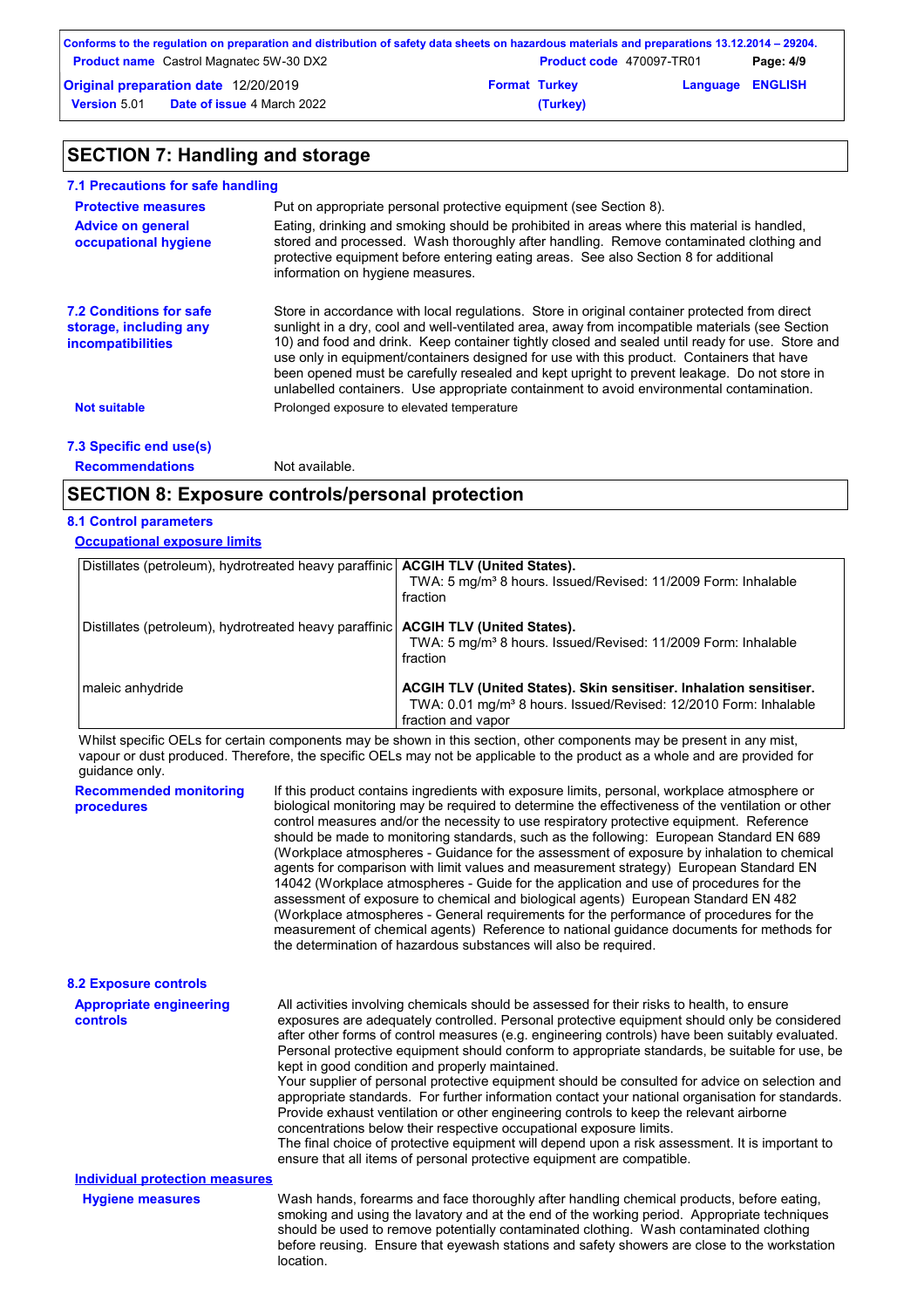| Conforms to the regulation on preparation and distribution of safety data sheets on hazardous materials and preparations 13.12.2014 – 29204. |                      |                                 |                         |           |
|----------------------------------------------------------------------------------------------------------------------------------------------|----------------------|---------------------------------|-------------------------|-----------|
| <b>Product name</b> Castrol Magnatec 5W-30 DX2                                                                                               |                      | <b>Product code</b> 470097-TR01 |                         | Page: 5/9 |
| Original preparation date 12/20/2019                                                                                                         | <b>Format Turkey</b> |                                 | <b>Language ENGLISH</b> |           |
| <b>Date of issue 4 March 2022</b><br><b>Version 5.01</b>                                                                                     |                      | (Turkey)                        |                         |           |

# **SECTION 8: Exposure controls/personal protection**

| <b>Respiratory protection</b>             | In case of insufficient ventilation, wear suitable respiratory equipment.<br>The correct choice of respiratory protection depends upon the chemicals being handled, the<br>conditions of work and use, and the condition of the respiratory equipment. Safety procedures<br>should be developed for each intended application. Respiratory protection equipment should<br>therefore be chosen in consultation with the supplier/manufacturer and with a full assessment<br>of the working conditions.                                                                                                                                                                                                                                                                                        |
|-------------------------------------------|----------------------------------------------------------------------------------------------------------------------------------------------------------------------------------------------------------------------------------------------------------------------------------------------------------------------------------------------------------------------------------------------------------------------------------------------------------------------------------------------------------------------------------------------------------------------------------------------------------------------------------------------------------------------------------------------------------------------------------------------------------------------------------------------|
| <b>Eye/face protection</b>                | Safety glasses with side shields.                                                                                                                                                                                                                                                                                                                                                                                                                                                                                                                                                                                                                                                                                                                                                            |
| <b>Skin protection</b>                    |                                                                                                                                                                                                                                                                                                                                                                                                                                                                                                                                                                                                                                                                                                                                                                                              |
| <b>Hand protection</b>                    | Wear protective gloves if prolonged or repeated contact is likely. Wear chemical resistant<br>gloves. Recommended: Nitrile gloves. The correct choice of protective gloves depends upon<br>the chemicals being handled, the conditions of work and use, and the condition of the gloves<br>(even the best chemically resistant glove will break down after repeated chemical exposures).<br>Most gloves provide only a short time of protection before they must be discarded and replaced.<br>Because specific work environments and material handling practices vary, safety procedures<br>should be developed for each intended application. Gloves should therefore be chosen in<br>consultation with the supplier/manufacturer and with a full assessment of the working<br>conditions. |
| <b>Skin and body</b>                      | Use of protective clothing is good industrial practice.<br>Personal protective equipment for the body should be selected based on the task being<br>performed and the risks involved and should be approved by a specialist before handling this<br>product.<br>Cotton or polyester/cotton overalls will only provide protection against light superficial<br>contamination that will not soak through to the skin. Overalls should be laundered on a regular<br>basis. When the risk of skin exposure is high (e.g. when cleaning up spillages or if there is a<br>risk of splashing) then chemical resistant aprons and/or impervious chemical suits and boots<br>will be required.                                                                                                        |
| <b>Environmental exposure</b><br>controls | Emissions from ventilation or work process equipment should be checked to ensure they<br>comply with the requirements of environmental protection legislation. In some cases, fume<br>scrubbers, filters or engineering modifications to the process equipment will be necessary to<br>reduce emissions to acceptable levels.                                                                                                                                                                                                                                                                                                                                                                                                                                                                |

# **SECTION 9: Physical and chemical properties**

The conditions of measurement of all properties are at standard temperature and pressure unless otherwise indicated.

### **9.1 Information on basic physical and chemical properties**

**Density Solubility(ies)** 

| <b>Appearance</b>                                      |                 |                                            |
|--------------------------------------------------------|-----------------|--------------------------------------------|
| <b>Physical state</b>                                  | Liquid.         |                                            |
| <b>Colour</b>                                          | Amber. [Light]  |                                            |
| <b>Odour</b>                                           | Not available.  |                                            |
| <b>Odour threshold</b>                                 | Not available.  |                                            |
| рH                                                     | Not applicable. |                                            |
| <b>Melting point/freezing point</b>                    | Not available.  |                                            |
| Initial boiling point and boiling<br>range             | Not available.  |                                            |
| <b>Pour point</b>                                      | -42 °C          |                                            |
| <b>Flash point</b>                                     |                 | Closed cup: 205°C (401°F) [Pensky-Martens] |
| <b>Evaporation rate</b>                                | Not available.  |                                            |
| <b>Flammability (solid, gas)</b>                       |                 | Not applicable. Based on - Physical state  |
| <b>Upper/lower flammability or</b><br>explosive limits | Not available.  |                                            |
| <b>Vapour pressure</b>                                 |                 | Vapour Pressure at 20°C                    |

| <b>Vapour pressure</b>  |                                                                         |           |         | Vapour Pressure at 20°C | Vapour pressure at 50°C |            |               |
|-------------------------|-------------------------------------------------------------------------|-----------|---------|-------------------------|-------------------------|------------|---------------|
|                         | Ingredient name                                                         | mm Hg kPa |         | <b>Method</b>           | mm<br>Hg                | <b>kPa</b> | <b>Method</b> |
|                         | Distillates (petroleum),<br>hydrotreated heavy<br>paraffinic            | < 0.08    | < 0.011 | <b>ASTM D 5191</b>      |                         |            |               |
|                         | Distillates (petroleum),<br>hydrotreated heavy<br>paraffinic            | < 0.08    | < 0.011 | <b>ASTM D 5191</b>      |                         |            |               |
| <b>Vapour density</b>   | Not available.                                                          |           |         |                         |                         |            |               |
| <b>Relative density</b> | Not available.                                                          |           |         |                         |                         |            |               |
| <b>Density</b>          | $<$ 1000 kg/m <sup>3</sup> (<1 g/cm <sup>3</sup> ) at 15 <sup>°</sup> C |           |         |                         |                         |            |               |
| <b>Solubility(ies)</b>  | insoluble in water.                                                     |           |         |                         |                         |            |               |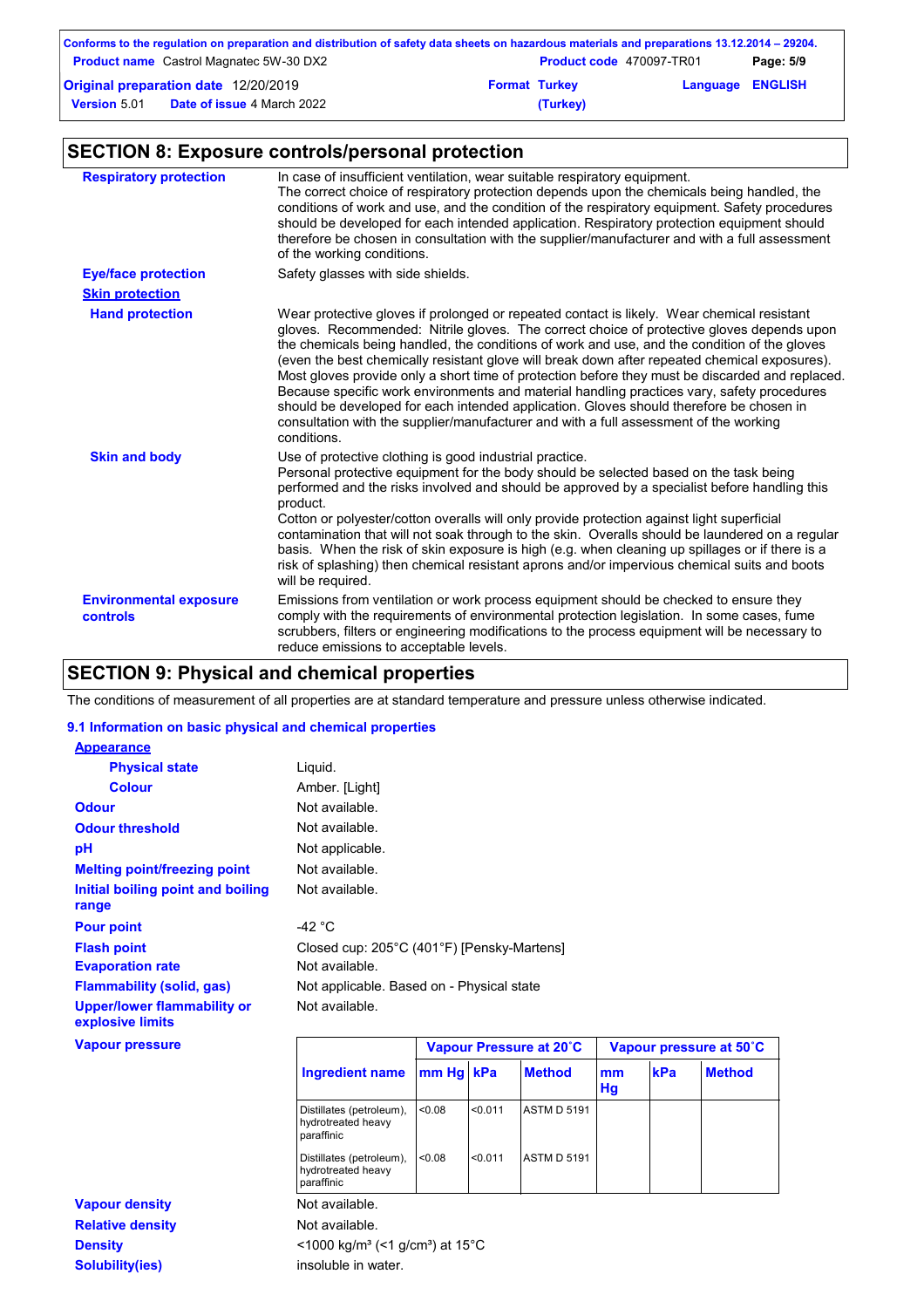|          |                      | Page: 6/9                                                                                                                                                                                                  |
|----------|----------------------|------------------------------------------------------------------------------------------------------------------------------------------------------------------------------------------------------------|
|          |                      |                                                                                                                                                                                                            |
| (Turkey) |                      |                                                                                                                                                                                                            |
|          | <b>Format Turkey</b> | Conforms to the regulation on preparation and distribution of safety data sheets on hazardous materials and preparations 13.12.2014 – 29204.<br><b>Product code</b> 470097-TR01<br><b>Language ENGLISH</b> |

# **SECTION 9: Physical and chemical properties**

| <b>Partition coefficient: n-octanol/</b><br>water | Not applicable.                                                                                                                       |
|---------------------------------------------------|---------------------------------------------------------------------------------------------------------------------------------------|
| <b>Auto-ignition temperature</b>                  | Not available.                                                                                                                        |
| <b>Decomposition temperature</b>                  | Not available.                                                                                                                        |
| <b>Viscosity</b>                                  | Kinematic: 71 mm <sup>2</sup> /s (71 cSt) at $40^{\circ}$ C<br>Kinematic: 11.6 to 12.5 mm <sup>2</sup> /s (11.6 to 12.5 cSt) at 100°C |
| <b>Explosive properties</b>                       | Not available.                                                                                                                        |
| <b>Oxidising properties</b>                       | Not available.                                                                                                                        |
| <b>Particle characteristics</b>                   |                                                                                                                                       |
| <b>Median particle size</b>                       | Not applicable.                                                                                                                       |

### **9.2 Other information**

No additional information.

## **SECTION 10: Stability and reactivity**

| <b>10.1 Reactivity</b>                          | No specific test data available for this product. Refer to Conditions to avoid and Incompatible<br>materials for additional information.                                |
|-------------------------------------------------|-------------------------------------------------------------------------------------------------------------------------------------------------------------------------|
| <b>10.2 Chemical stability</b>                  | The product is stable.                                                                                                                                                  |
| 10.3 Possibility of<br>hazardous reactions      | Under normal conditions of storage and use, hazardous reactions will not occur.<br>Under normal conditions of storage and use, hazardous polymerisation will not occur. |
| <b>10.4 Conditions to avoid</b>                 | Avoid all possible sources of ignition (spark or flame).                                                                                                                |
| <b>10.5 Incompatible materials</b>              | Reactive or incompatible with the following materials: oxidising materials.                                                                                             |
| <b>10.6 Hazardous</b><br>decomposition products | Under normal conditions of storage and use, hazardous decomposition products should not be<br>produced.                                                                 |

# **SECTION 11: Toxicological information**

| 11.1 Information on toxicological effects          |                                                                                                                     |
|----------------------------------------------------|---------------------------------------------------------------------------------------------------------------------|
| <b>Information on likely</b><br>routes of exposure | Routes of entry anticipated: Dermal, Inhalation.                                                                    |
| <b>Potential acute health effects</b>              |                                                                                                                     |
| <b>Inhalation</b>                                  | Exposure to decomposition products may cause a health hazard. Serious effects may be<br>delayed following exposure. |
| <b>Ingestion</b>                                   | No known significant effects or critical hazards.                                                                   |
| <b>Skin contact</b>                                | Defatting to the skin. May cause skin dryness and irritation.                                                       |
| Eye contact                                        | No known significant effects or critical hazards.                                                                   |
|                                                    | Symptoms related to the physical, chemical and toxicological characteristics                                        |
| <b>Inhalation</b>                                  | No specific data.                                                                                                   |
| <b>Ingestion</b>                                   | No specific data.                                                                                                   |
| <b>Skin contact</b>                                | Adverse symptoms may include the following:<br>irritation<br>dryness<br>cracking                                    |
| <b>Eye contact</b>                                 | No specific data.                                                                                                   |
|                                                    | Delayed and immediate effects as well as chronic effects from short and long-term exposure                          |
| <b>Inhalation</b>                                  | Overexposure to the inhalation of airborne droplets or aerosols may cause irritation of the<br>respiratory tract.   |
| <b>Ingestion</b>                                   | Ingestion of large quantities may cause nausea and diarrhoea.                                                       |
| <b>Skin contact</b>                                | Prolonged or repeated contact can defat the skin and lead to irritation and/or dermatitis.                          |
| Eye contact                                        | Potential risk of transient stinging or redness if accidental eye contact occurs.                                   |
| <b>Potential chronic health effects</b>            |                                                                                                                     |
|                                                    |                                                                                                                     |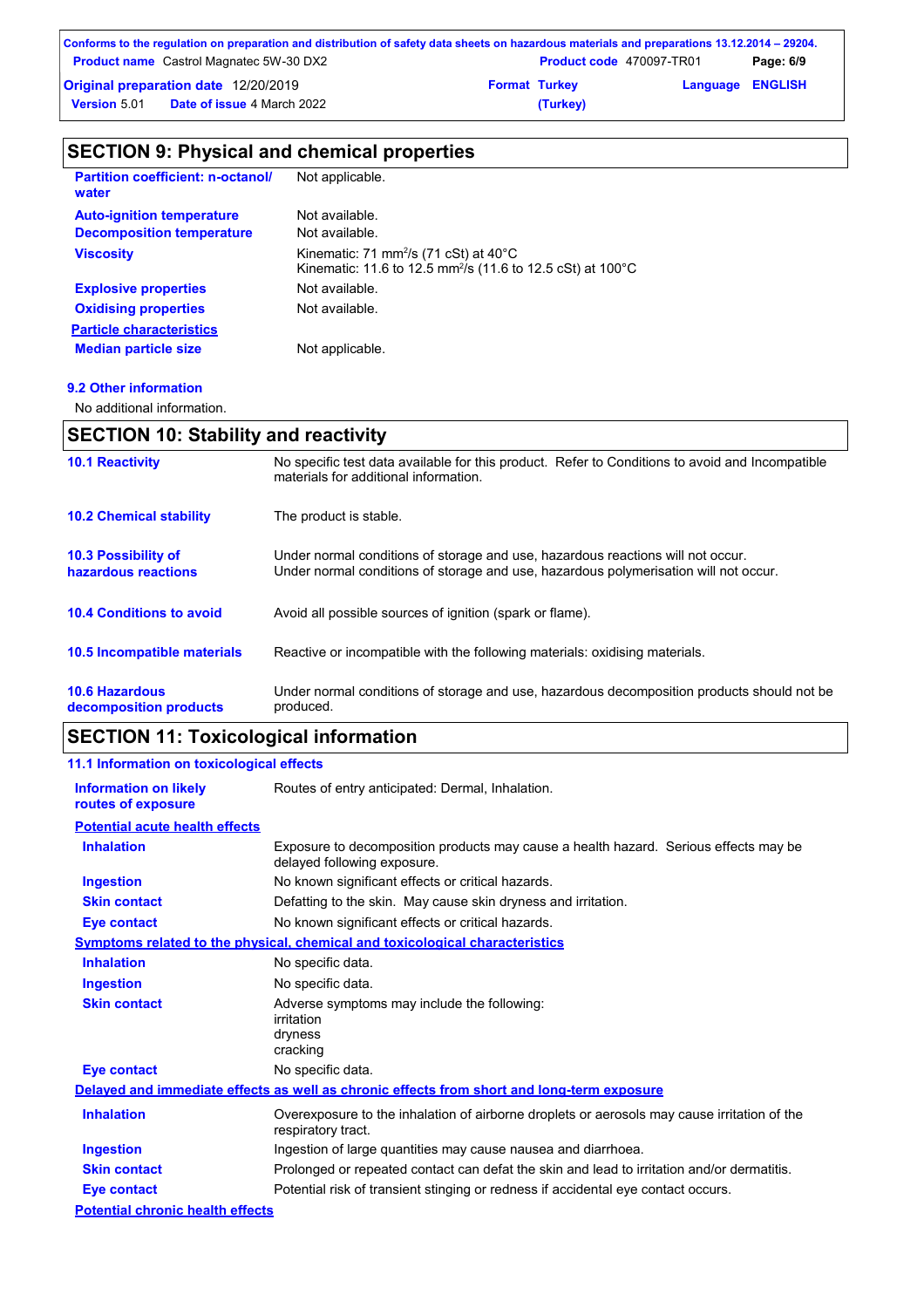| Conforms to the regulation on preparation and distribution of safety data sheets on hazardous materials and preparations 13.12.2014 – 29204. |                      |                                 |                         |           |
|----------------------------------------------------------------------------------------------------------------------------------------------|----------------------|---------------------------------|-------------------------|-----------|
| <b>Product name</b> Castrol Magnatec 5W-30 DX2                                                                                               |                      | <b>Product code</b> 470097-TR01 |                         | Page: 7/9 |
| Original preparation date 12/20/2019                                                                                                         | <b>Format Turkey</b> |                                 | <b>Language ENGLISH</b> |           |
| <b>Date of issue 4 March 2022</b><br><b>Version 5.01</b>                                                                                     |                      | (Turkey)                        |                         |           |

| <b>SECTION 11: Toxicological information</b> |                                                                                                                                                                                                                                                                                                                                                                                                          |  |
|----------------------------------------------|----------------------------------------------------------------------------------------------------------------------------------------------------------------------------------------------------------------------------------------------------------------------------------------------------------------------------------------------------------------------------------------------------------|--|
| <b>General</b>                               | USED ENGINE OILS<br>Combustion products resulting from the operation of internal combustion engines contaminate<br>engine oils during use. Used engine oil may contain hazardous components which have the<br>potential to cause skin cancer. Frequent or prolonged contact with all types and makes of used<br>engine oil must therefore be avoided and a high standard of personal hygiene maintained. |  |
| <b>Carcinogenicity</b>                       | No known significant effects or critical hazards.                                                                                                                                                                                                                                                                                                                                                        |  |
| <b>Mutagenicity</b>                          | No known significant effects or critical hazards.                                                                                                                                                                                                                                                                                                                                                        |  |
| <b>Developmental effects</b>                 | No known significant effects or critical hazards.                                                                                                                                                                                                                                                                                                                                                        |  |
| <b>Fertility effects</b>                     | No known significant effects or critical hazards.                                                                                                                                                                                                                                                                                                                                                        |  |

## **SECTION 12: Ecological information**

#### **12.1 Toxicity**

**Environmental hazards** Not classified as dangerous

### **12.2 Persistence and degradability**

Expected to be biodegradable.

#### **12.3 Bioaccumulative potential**

This product is not expected to bioaccumulate through food chains in the environment.

| <b>12.4 Mobility in soil</b>                            |                                                                      |
|---------------------------------------------------------|----------------------------------------------------------------------|
| <b>Soil/water partition</b><br><b>coefficient (Koc)</b> | Not available.                                                       |
| <b>Mobility</b>                                         | Spillages may penetrate the soil causing ground water contamination. |

#### **12.5 Results of PBT and vPvB assessment**

This mixture does not contain any substances that are assessed to be a PBT or a vPvB.

#### **12.6 Other adverse effects**

**Other ecological information**

Spills may form a film on water surfaces causing physical damage to organisms. Oxygen transfer could also be impaired.

### **SECTION 13: Disposal considerations**

## **13.1 Waste treatment methods**

| <b>Methods of disposal</b> | The generation of waste should be avoided or minimised wherever possible. Significant<br>quantities of waste product residues should not be disposed of via the foul sewer but processed<br>in a suitable effluent treatment plant. Dispose of surplus and non-recyclable products via a<br>licensed waste disposal contractor. Disposal of this product, solutions and any by-products<br>should at all times comply with the requirements of environmental protection and waste disposal<br>legislation and any regional local authority reguirements. Waste packaging should be recycled.<br>Incineration or landfill should only be considered when recycling is not feasible. This material<br>and its container must be disposed of in a safe way. Empty containers or liners may retain some<br>product residues. Avoid dispersal of spilt material and runoff and contact with soil, waterways,<br>drains and sewers. |
|----------------------------|-------------------------------------------------------------------------------------------------------------------------------------------------------------------------------------------------------------------------------------------------------------------------------------------------------------------------------------------------------------------------------------------------------------------------------------------------------------------------------------------------------------------------------------------------------------------------------------------------------------------------------------------------------------------------------------------------------------------------------------------------------------------------------------------------------------------------------------------------------------------------------------------------------------------------------|
| <b>Special precautions</b> | This material and its container must be disposed of in a safe way. Empty containers or liners<br>may retain some product residues. Avoid dispersal of spilt material and runoff and contact with<br>soil, waterways, drains and sewers.                                                                                                                                                                                                                                                                                                                                                                                                                                                                                                                                                                                                                                                                                       |

# **SECTION 14: Transport information**

|                                           | <b>ADR/RID</b> | <b>ADN</b>               | <b>IMDG</b>              | <b>IATA</b>    |
|-------------------------------------------|----------------|--------------------------|--------------------------|----------------|
| 14.1 UN number                            | Not regulated. | Not regulated.           | Not regulated.           | Not regulated. |
| 14.2 UN proper<br>shipping name           | -              | $\overline{\phantom{a}}$ | $\overline{\phantom{0}}$ |                |
| <b>14.3 Transport</b><br>hazard class(es) |                | $\overline{\phantom{a}}$ | $\overline{\phantom{0}}$ |                |
|                                           |                |                          |                          |                |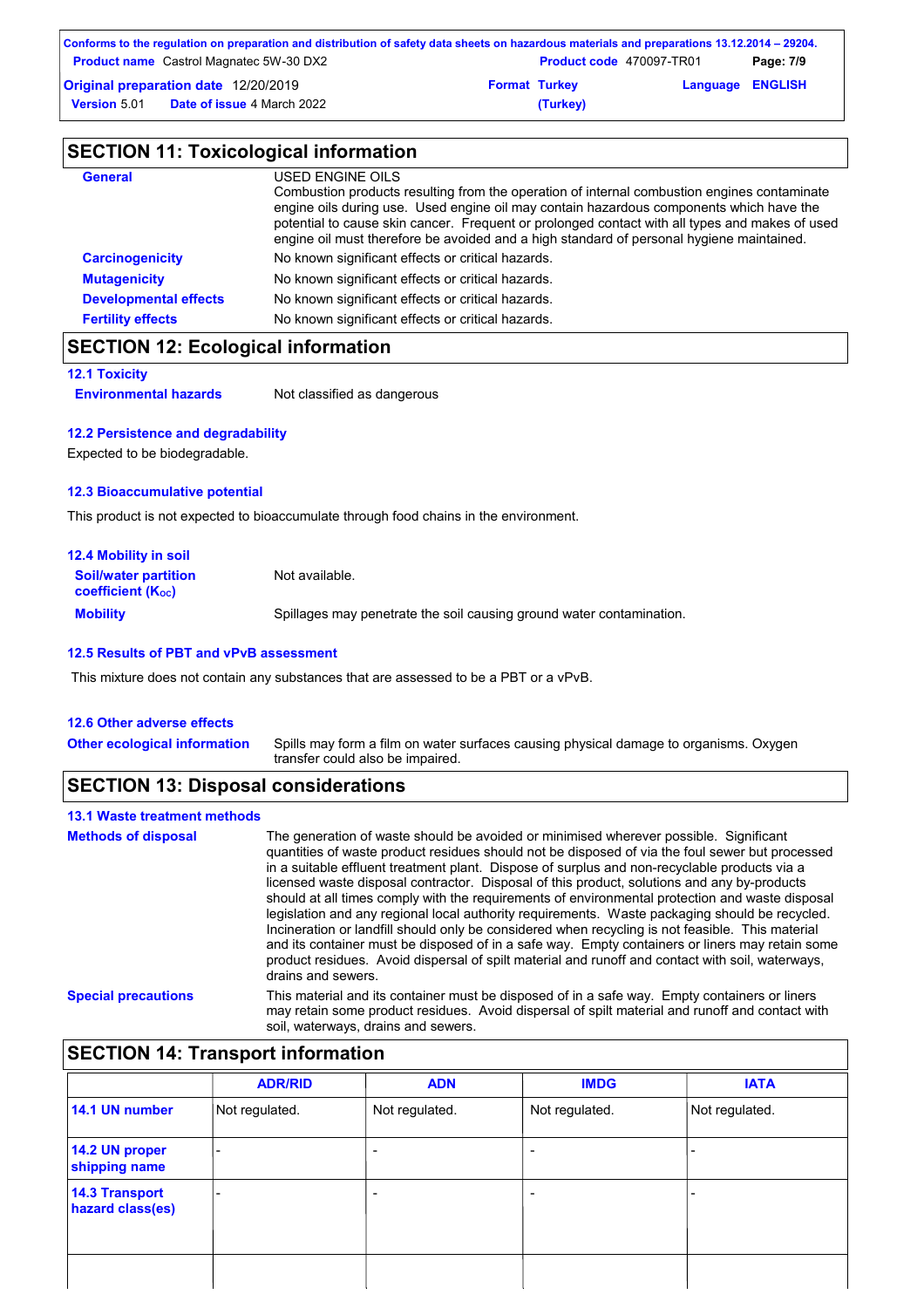| Conforms to the regulation on preparation and distribution of safety data sheets on hazardous materials and preparations 13.12.2014 – 29204. |                                 |                         |           |
|----------------------------------------------------------------------------------------------------------------------------------------------|---------------------------------|-------------------------|-----------|
| <b>Product name</b> Castrol Magnatec 5W-30 DX2                                                                                               | <b>Product code</b> 470097-TR01 |                         | Page: 8/9 |
| <b>Original preparation date 12/20/2019</b>                                                                                                  | <b>Format Turkey</b>            | <b>Language ENGLISH</b> |           |
| <b>Date of issue 4 March 2022</b><br><b>Version 5.01</b>                                                                                     | (Turkey)                        |                         |           |

| <b>SECTION 14: Transport information</b> |     |     |     |     |
|------------------------------------------|-----|-----|-----|-----|
| 14.4 Packing<br>group                    |     |     |     |     |
| 14.5<br><b>Environmental</b><br>hazards  | No. | No. | No. | No. |
| <b>Additional</b><br><b>information</b>  |     |     |     |     |

**14.6 Special precautions for**  Not available. **user**

| <b>14.7 Transport in bulk</b><br>according to IMO<br><b>instruments</b> | Not available. |
|-------------------------------------------------------------------------|----------------|
|-------------------------------------------------------------------------|----------------|

# **SECTION 15: Regulatory information**

|                                                                 | 15.1 Safety, health and environmental regulations/legislation specific for the substance or mixture      |
|-----------------------------------------------------------------|----------------------------------------------------------------------------------------------------------|
| <b>National inventory</b>                                       |                                                                                                          |
| <b>Australia inventory (AIIC)</b>                               | All components are listed or exempted.                                                                   |
| <b>Canada inventory</b>                                         | All components are listed or exempted.                                                                   |
| <b>China inventory (IECSC)</b>                                  | At least one component is not listed.                                                                    |
| <b>Japan inventory (CSCL)</b>                                   | All components are listed or exempted.                                                                   |
| <b>Korea inventory (KECI)</b>                                   | All components are listed or exempted.                                                                   |
| <b>Philippines inventory</b><br>(PICCS)                         | At least one component is not listed.                                                                    |
| <b>REACH Status</b>                                             | For the REACH status of this product please consult your company contact, as identified in<br>Section 1. |
| <b>Taiwan Chemical</b><br><b>Substances Inventory</b><br>(TCSI) | All components are listed or exempted.                                                                   |
| <b>United States inventory</b><br>(TSCA 8b)                     | All components are active or exempted.                                                                   |

# **SECTION 16: Other information**

| <b>Abbreviations and acronyms</b> | ACGIH = American Conference of Industrial Hygienists                                                                                         |
|-----------------------------------|----------------------------------------------------------------------------------------------------------------------------------------------|
|                                   | ADN = European Provisions concerning the International Carriage of Dangerous Goods by<br>Inland Waterway                                     |
|                                   | ADR = The European Agreement concerning the International Carriage of Dangerous Goods by                                                     |
|                                   | Road                                                                                                                                         |
|                                   | ATE = Acute Toxicity Estimate                                                                                                                |
|                                   | <b>BCF</b> = Bioconcentration Factor                                                                                                         |
|                                   | CAS = Chemical Abstracts Service                                                                                                             |
|                                   | GHS = Globally Harmonized System of Classification and Labelling of Chemicals                                                                |
|                                   | IATA = International Air Transport Association                                                                                               |
|                                   | IBC = Intermediate Bulk Container                                                                                                            |
|                                   | <b>IMDG</b> = International Maritime Dangerous Goods                                                                                         |
|                                   | LogPow = logarithm of the octanol/water partition coefficient                                                                                |
|                                   | MARPOL = International Convention for the Prevention of Pollution From Ships, 1973 as                                                        |
|                                   | modified by the Protocol of 1978. ("Marpol" = marine pollution)                                                                              |
|                                   | OECD = Organisation for Economic Co-operation and Development                                                                                |
|                                   | PBT = Persistent, Bioaccumulative and Toxic                                                                                                  |
|                                   | RID = The Regulations concerning the International Carriage of Dangerous Goods by Rail<br>SADT = Self-Accelerating Decomposition Temperature |
|                                   | STOT-RE = Specific Target Organ Toxicity - Repeated Exposure                                                                                 |
|                                   | STOT-SE = Specific Target Organ Toxicity - Single Exposure                                                                                   |
|                                   | TWA = Time weighted average                                                                                                                  |
|                                   | $UN = United Nations$                                                                                                                        |
|                                   | $UVCB = Complex\;hydrocarbon\; substance$                                                                                                    |
|                                   | VOC = Volatile Organic Compound                                                                                                              |
|                                   | vPvB = Very Persistent and Very Bioaccumulative                                                                                              |
|                                   | Varies = may contain one or more of the following 64741-88-4, 64741-89-5, 64741-95-3,                                                        |
|                                   | 64741-96-4, 64742-01-4, 64742-44-5, 64742-45-6, 64742-52-5, 64742-53-6, 64742-54-7,                                                          |
|                                   | 64742-55-8, 64742-56-9, 64742-57-0, 64742-58-1, 64742-62-7, 64742-63-8, 64742-65-0,                                                          |
|                                   | 64742-70-7, 72623-85-9, 72623-86-0, 72623-87-1                                                                                               |
|                                   |                                                                                                                                              |